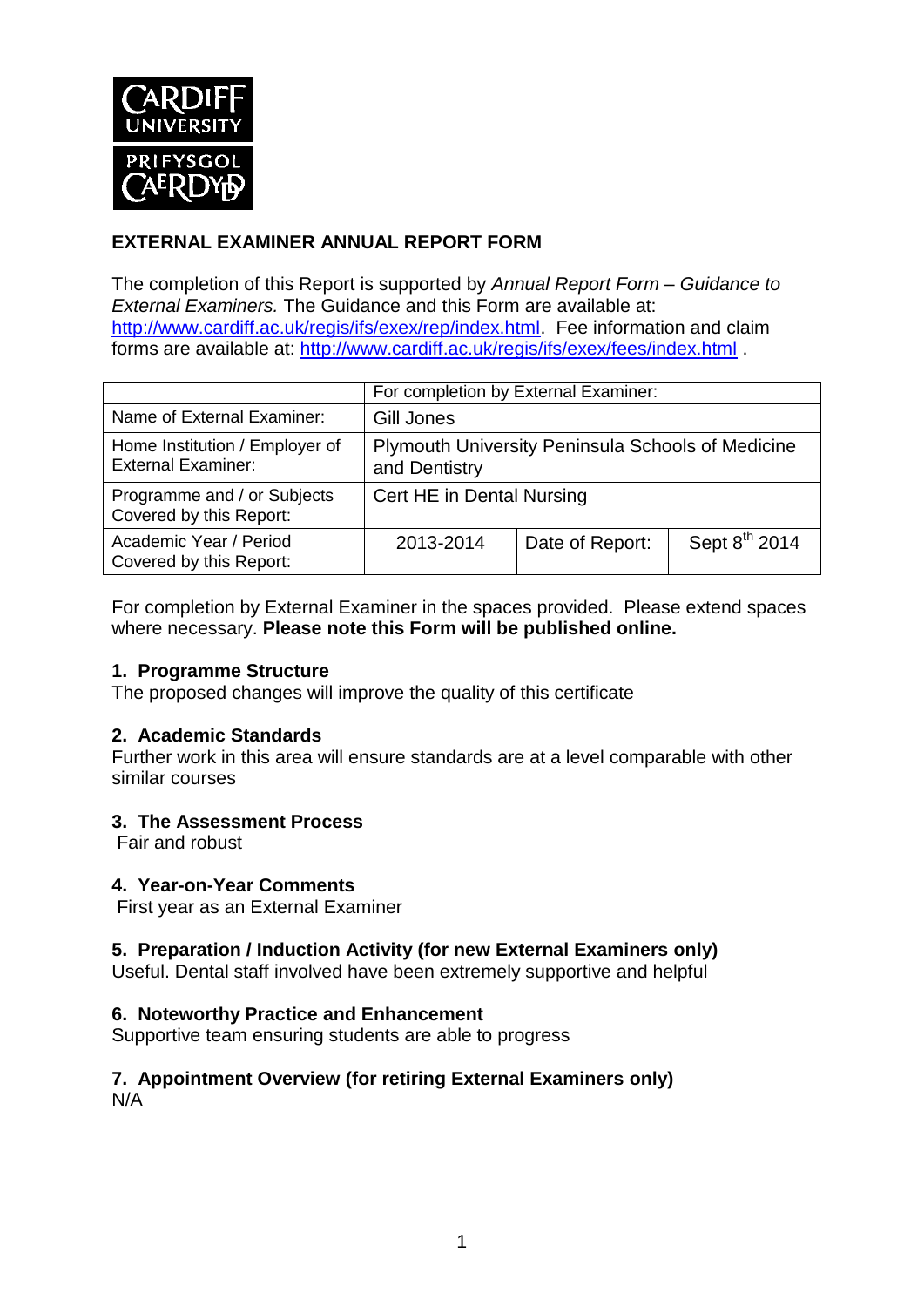# **8. Annual Report Checklist**

Please include appropriate comments within Sections 1-7 above for any answer of 'No'.

|                                              |                                                                                                                                                             | <b>Yes</b><br>(Y) | <b>No</b><br>(N) | N/A<br>(N/A) |
|----------------------------------------------|-------------------------------------------------------------------------------------------------------------------------------------------------------------|-------------------|------------------|--------------|
| <b>Programme/Course Information</b>          |                                                                                                                                                             |                   |                  |              |
| 8.1                                          | Did you receive sufficient information about the Programme and<br>its contents, learning outcomes and assessments?                                          | Y                 |                  |              |
| 8.2                                          | Were you asked to comment on any changes to the assessment<br>of the Programme?                                                                             | Y                 |                  |              |
| <b>Draft Examination Question Papers</b>     |                                                                                                                                                             |                   |                  |              |
| 8.3                                          | Were you asked to approve all examination papers contributing<br>to the final award?                                                                        | Y                 |                  |              |
| 8.4                                          | Were the nature, spread and level of the questions appropriate?                                                                                             | Y                 |                  |              |
| 8.5                                          | Were suitable arrangements made to consider your comments?                                                                                                  | Y                 |                  |              |
| <b>Marking Examination Scripts</b>           |                                                                                                                                                             |                   |                  |              |
| 8.6                                          | Did you receive a sufficient number of scripts to be able to assess<br>whether the internal marking and classifications were appropriate<br>and consistent? |                   |                  | N/A          |
| 8.7                                          | Was the general standard and consistency of marking<br>appropriate?                                                                                         | Y                 |                  |              |
| 8.8                                          | Were the scripts marked in such a way as to enable you to see<br>the reasons for the award of given marks?                                                  | Y                 |                  |              |
| 8.9                                          | Were you satisfied with the standard and consistency of marking<br>applied by the internal examiners?                                                       | Y                 |                  |              |
| 8.10                                         | In your judgement, did you have the opportunity to examine a<br>sufficient cross-section of candidates' work contributing to the<br>final assessment?       |                   |                  | N/A          |
| <b>Coursework and Practical Assessments</b>  |                                                                                                                                                             |                   |                  |              |
| 8.11                                         | Was the choice of subjects for coursework and / or practical<br>assessments appropriate?                                                                    | Y                 |                  |              |
| 8.12                                         | Were you afforded access to an appropriate sample of<br>coursework and / or practical assessments?                                                          |                   |                  | N/A          |
| 8.13                                         | Was the method and general standard of assessment<br>appropriate?                                                                                           | Y                 |                  |              |
| 8.14                                         | Is sufficient feedback provided to students on their assessed<br>work?                                                                                      | Y                 |                  |              |
| <b>Clinical Examinations (if applicable)</b> |                                                                                                                                                             |                   |                  |              |
| 8.15                                         | Were satisfactory arrangements made for the conduct of clinical<br>assessments?                                                                             |                   |                  | N/A          |
|                                              | <b>Sampling of Work</b>                                                                                                                                     |                   |                  |              |
| 8.16                                         | Were you afforded sufficient time to consider samples of<br>assessed work?                                                                                  | Y                 |                  |              |
|                                              | <b>Examining Board Meeting</b>                                                                                                                              |                   |                  |              |